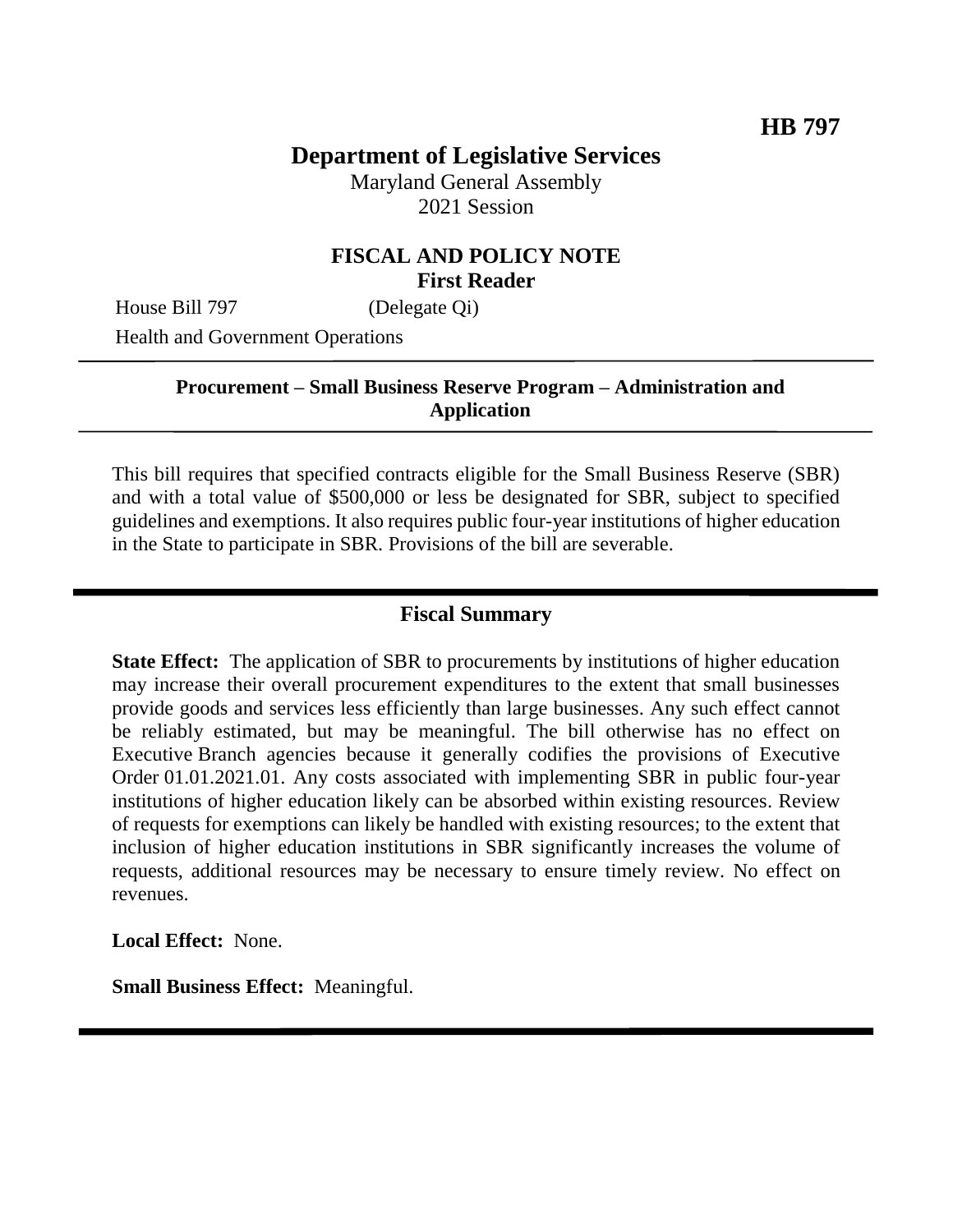## **Analysis**

**Bill Summary:** The bill requires the Governor's Office of Small, Minority, and Women Business Affairs (GOSBA) to develop guidelines for SBR:

- in consultation with the Office of the Attorney General to ensure operation of SBR in compliance with federal law; and
- in consultation with the Office of State Procurement (OSP) within the Department of General Services (DGS) to allow for efficient exemptions of procurements from SBR, including term and master contracts.

Any procurement for goods, supplies, services, maintenance, construction, construction-related services, architectural services, and engineering services that is otherwise eligible for SBR and that has a total dollar value of \$500,000 or less must be assessed under the guidelines developed by GOSBA. Based on the assessment, the agency carrying out the procurement must either designate it for SBR or request an exemption certified by GOSBA that it is not practicable to designate the procurement for SBR.

The University System of Maryland (USM), Morgan State University (MSU), and St. Mary's College of Maryland (SMCM) are subject to SBR.

### **Current Law:**

#### *Small Business Reserve Program*

SBR requires most State agencies to structure their procurements so that at least 15% of the total dollar value of their procurements is made directly to small businesses; Chapter 438 of 2017 raised the goal from 10% to 15%. Under regulations governing the program, each agency must prepare an annual forecast of its total procurement spending. The agency must then develop a plan to allocate at least 15% of its forecasted spending to contracts for small businesses serving as prime contractors. Under Chapter 438, an agency can apply toward its total SBR participation goal only payments made under a contract that is *designated* as an SBR procurement (not all payments to small businesses). The Special Secretary of Small, Minority, and Women Business Affairs must, in consultation with the Attorney General, establish standards and guidelines for participation in SBR every five years.

USM, MSU, and SMCM are exempt from most provisions of State procurement law, including SBR.

HB 797/ Page 2 Chapter 75 of 2004 established SBR and defined a "small business" as either a certified minority-owned business or a business other than a broker that is independently owned and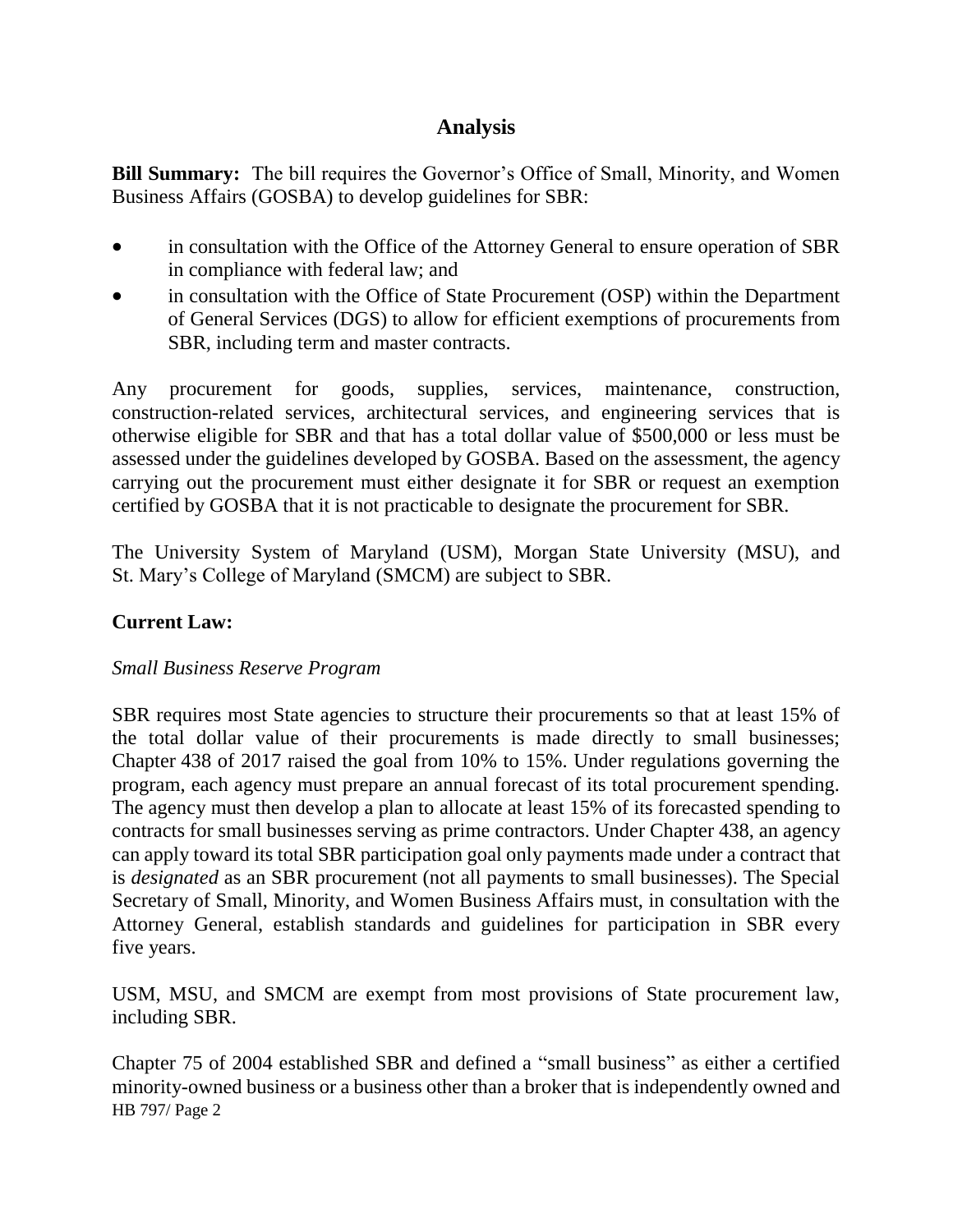operated, not a subsidiary of another firm, and not dominant in its field of operation. In addition, Chapters 538 and 539 of 2012 (as amended by Chapter 76 of 2014) established that, to qualify as a small business under SBR, a business must meet *either* of the following criteria in its most recently completed three fiscal years:

- the firm did not employ more than 25 people in its retail operations; 50 people in either its wholesale or construction operations; or 100 people in either its service, manufacturing, or architectural and engineering operations; *or*
- average gross sales did not exceed \$2.0 million for manufacturing operations, \$3.0 million for retail operations, \$4.0 million for wholesale operations, \$4.5 million for architectural and engineering services, \$7.0 million for construction operations, and \$10.0 million for service operations.

Small businesses self-report their small business status by registering on eMaryland Marketplace Advantage, the State's online procurement portal. Chapter 119 of 2016 transferred responsibility for administering SBR from DGS to GOSBA and repealed its termination date, making the program permanent.

### *Governor's Executive Order*

Executive Order 01.01.2021.01, signed by the Governor on January 6, 2021, requires that any procurement by an Executive Branch agency for goods, supplies, services, maintenance, construction, construction-related services, architectural services, and engineering services with a total dollar value between \$50,000 and \$500,000 be designated for SBR, except for:

- procurements from a preferred provider;
- procurement involving expenditures of federal dollars, if inclusion in SBR conflicts with federal law or grant requirements;
- small procurements;
- procurements of human, social, cultural, or educational services; and
- certain term or master contracts, as determined by GOSBA and OSP.

A procurement is exempt from designation for SBR if GOSBA certifies, concurrently with the review of any waiver determinations for certified minority business enterprise contract goals, that it is not practicable to do so. OSP must assist GOSBA in establishing procedures and guidelines for the efficient exemption of procurements from SBR.

The Executive Order does not contravene federal law or affect the State's receipt of federal funding, and its provisions are severable.